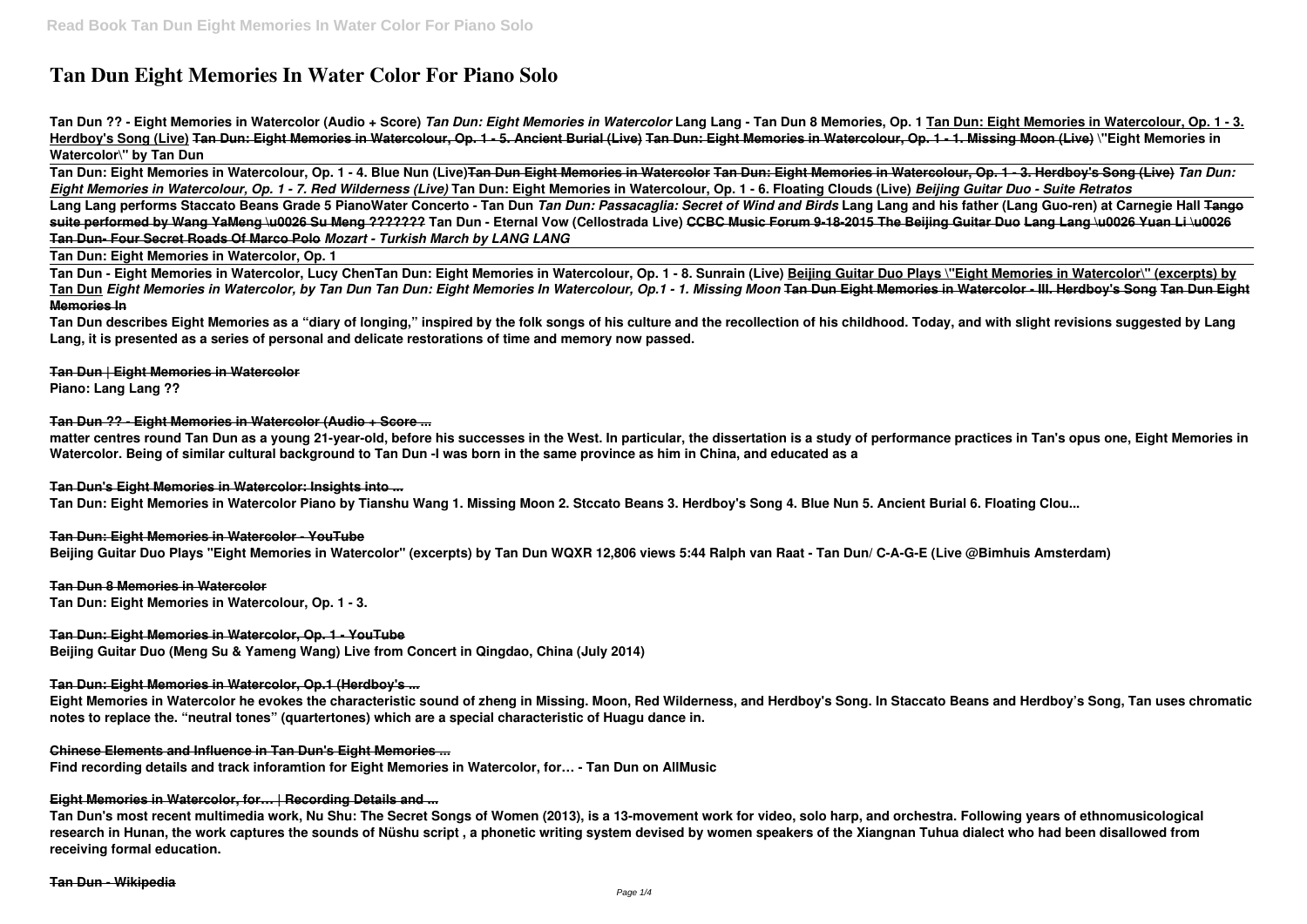# **LangLang: Eight Memories in Watercolor (Tan Dun)**

# **LangLang: Eight Memories in Watercolor (Tan Dun) - video ...**

**Eight Memories in Watercolor was written when I left Hunan to study at the Central Conservatory of Music in Beijing. It was my opus one. It was my opus one. The Cultural Revolution had just ended, China had just opened its doors, and I was immersed in studying Western classical and modern music but was also homesick.**

# **Eight Memories in Watercolor (for piano) | Tan Dun - Wise ...**

**Though particularly known for his long epic-scale music, this dissertation's subject matter centres round Tan Dun as a young 21-year-old, before his successes in the West. In particular, the dissertation is a study of performance practices in Tan's opus one, Eight Memories in Watercolor.**

# **"Tan Dun's Eight Memories in Watercolor: Insights into ...**

**The composer Tan Dun is therefore a citizen of the world, a man who can blend all styles." – NRC Handelsblad, The Netherlands, 2003 "A valuable addition to the keyboard literature, Eight Memories in Watercolor is a crystalline set of miniatures that spins traditional Chinese melodies around a core of tonal Western music, to evoke a delicately perfumed, quasi-impressionist sound world."**

# **Tan Dun | Compositions**

**Tan Dun : Eight Colors String Quartet: 2 violins, viola, cello [Score and Parts] Schirmer. \$32.00 - See more - Buy online Pre-shipment lead time: 24 hours - In Stock. Similar items. Details. Details . Tan Dun - Eight Memories in Water Color Piano solo [Sheet music] Schirmer. \$12.99 - See more - Buy online Pre-shipment lead time: 24 hours - In ...**

# **Tan Dun - Free sheet music to download in PDF, MP3 & Midi**

**This eight-movement suite was written by composer Tan Dun when he was a student in 1978-1979, about the time he left his home in Hunan to study at the conservatory in Beijing. He was homesick, and wrote this suite as a diary of his longing, while also being immersed in studying Western classical and modern music.**

# **Tan Dun: Eight Memories in Watercolour. Just Flutes, London**

**Music and Emotions. Homesickness: Tan Dun and his Eight Memories in Watercolour. by Nicolette Wong August 24th, 2018. August 24, 2018 By Interlude 0 Comments. Tan Dun. © tandun.com. Music is a universal language. It is a powerful tool for communication that withstands language barriers and generation gaps. It transverses time, and it unites and brings hope to people regardless of their race and religion. 1 Music is also a channel for people to express and experience their emotions, allowing ...**

# **Composer Tan Dun's Eight Memories in Watercolour : Interlude**

**Tan Dun Eight Memories in Watercolour, Op.1 (Floating Clouds) Performer: Lang Lang.**

# **BBC Radio 3 - Breakfast, Thursday - Petroc's classical ...**

**ISBN 9780634073793. 9x12 inches. This eight-movement suite was written by composer Tan Dun when he was a student in 1978-1979, about the time he left his home in Hunan to study at the conservatory in Beijing. He was homesick, and wrote this suite as a diary of his longing, while also being immersed in studying Western classical and modern music.**

**Tan Dun ?? - Eight Memories in Watercolor (Audio + Score)** *Tan Dun: Eight Memories in Watercolor* **Lang Lang - Tan Dun 8 Memories, Op. 1 Tan Dun: Eight Memories in Watercolour, Op. 1 - 3. Herdboy's Song (Live) Tan Dun: Eight Memories in Watercolour, Op. 1 - 5. Ancient Burial (Live) Tan Dun: Eight Memories in Watercolour, Op. 1 - 1. Missing Moon (Live) \"Eight Memories in Watercolor\" by Tan Dun** 

**Tan Dun: Eight Memories in Watercolour, Op. 1 - 4. Blue Nun (Live)Tan Dun Eight Memories in Watercolor Tan Dun: Eight Memories in Watercolour, Op. 1 - 3. Herdboy's Song (Live)** *Tan Dun: Eight Memories in Watercolour, Op. 1 - 7. Red Wilderness (Live)* **Tan Dun: Eight Memories in Watercolour, Op. 1 - 6. Floating Clouds (Live)** *Beijing Guitar Duo - Suite Retratos* **Lang Lang performs Staccato Beans Grade 5 PianoWater Concerto - Tan Dun** *Tan Dun: Passacaglia: Secret of Wind and Birds* **Lang Lang and his father (Lang Guo-ren) at Carnegie Hall Tango suite performed by Wang YaMeng \u0026 Su Meng ??????? Tan Dun - Eternal Vow (Cellostrada Live) CCBC Music Forum 9-18-2015 The Beijing Guitar Duo Lang Lang \u0026 Yuan Li \u0026 Tan Dun- Four Secret Roads Of Marco Polo** *Mozart - Turkish March by LANG LANG*

**Tan Dun: Eight Memories in Watercolor, Op. 1**

**Tan Dun - Eight Memories in Watercolor, Lucy ChenTan Dun: Eight Memories in Watercolour, Op. 1 - 8. Sunrain (Live) Beijing Guitar Duo Plays \"Eight Memories in Watercolor\" (excerpts) by Tan Dun** *Eight Memories in Watercolor, by Tan Dun Tan Dun: Eight Memories In Watercolour, Op.1 - 1. Missing Moon* **Tan Dun Eight Memories in Watercolor - III. Herdboy's Song Tan Dun Eight Memories In**

**Tan Dun describes Eight Memories as a "diary of longing," inspired by the folk songs of his culture and the recollection of his childhood. Today, and with slight revisions suggested by Lang**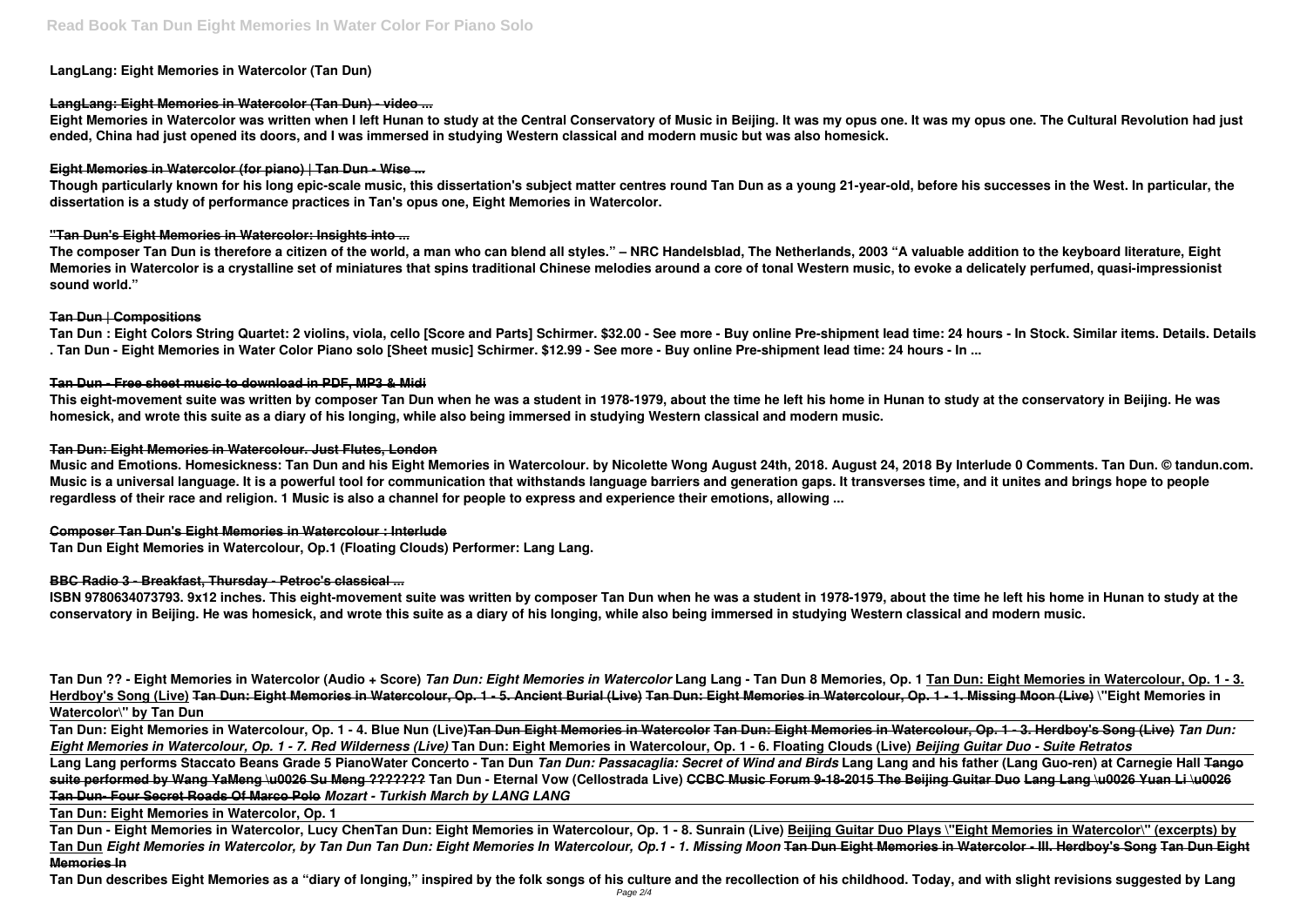### **Lang, it is presented as a series of personal and delicate restorations of time and memory now passed.**

**Tan Dun | Eight Memories in Watercolor Piano: Lang Lang ??**

#### **Tan Dun ?? - Eight Memories in Watercolor (Audio + Score ...**

**matter centres round Tan Dun as a young 21-year-old, before his successes in the West. In particular, the dissertation is a study of performance practices in Tan's opus one, Eight Memories in Watercolor. Being of similar cultural background to Tan Dun -I was born in the same province as him in China, and educated as a**

**Tan Dun's Eight Memories in Watercolor: Insights into ... Tan Dun: Eight Memories in Watercolor Piano by Tianshu Wang 1. Missing Moon 2. Stccato Beans 3. Herdboy's Song 4. Blue Nun 5. Ancient Burial 6. Floating Clou...**

**Tan Dun: Eight Memories in Watercolor - YouTube Beijing Guitar Duo Plays "Eight Memories in Watercolor" (excerpts) by Tan Dun WQXR 12,806 views 5:44 Ralph van Raat - Tan Dun/ C-A-G-E (Live @Bimhuis Amsterdam)**

**Tan Dun 8 Memories in Watercolor Tan Dun: Eight Memories in Watercolour, Op. 1 - 3.**

#### **Tan Dun: Eight Memories in Watercolor, Op. 1 - YouTube**

**Beijing Guitar Duo (Meng Su & Yameng Wang) Live from Concert in Qingdao, China (July 2014)**

#### **Tan Dun: Eight Memories in Watercolor, Op.1 (Herdboy's ...**

**Eight Memories in Watercolor he evokes the characteristic sound of zheng in Missing. Moon, Red Wilderness, and Herdboy's Song. In Staccato Beans and Herdboy's Song, Tan uses chromatic notes to replace the. "neutral tones" (quartertones) which are a special characteristic of Huagu dance in.**

#### **Chinese Elements and Influence in Tan Dun's Eight Memories ...**

**Find recording details and track inforamtion for Eight Memories in Watercolor, for… - Tan Dun on AllMusic**

#### **Eight Memories in Watercolor, for… | Recording Details and ...**

**Tan Dun's most recent multimedia work, Nu Shu: The Secret Songs of Women (2013), is a 13-movement work for video, solo harp, and orchestra. Following years of ethnomusicological research in Hunan, the work captures the sounds of Nüshu script , a phonetic writing system devised by women speakers of the Xiangnan Tuhua dialect who had been disallowed from receiving formal education.**

#### **Tan Dun - Wikipedia**

**LangLang: Eight Memories in Watercolor (Tan Dun)**

#### **LangLang: Eight Memories in Watercolor (Tan Dun) - video ...**

**Eight Memories in Watercolor was written when I left Hunan to study at the Central Conservatory of Music in Beijing. It was my opus one. It was my opus one. The Cultural Revolution had just ended, China had just opened its doors, and I was immersed in studying Western classical and modern music but was also homesick.**

#### **Eight Memories in Watercolor (for piano) | Tan Dun - Wise ...**

**Though particularly known for his long epic-scale music, this dissertation's subject matter centres round Tan Dun as a young 21-year-old, before his successes in the West. In particular, the dissertation is a study of performance practices in Tan's opus one, Eight Memories in Watercolor.**

#### **"Tan Dun's Eight Memories in Watercolor: Insights into ...**

**The composer Tan Dun is therefore a citizen of the world, a man who can blend all styles." – NRC Handelsblad, The Netherlands, 2003 "A valuable addition to the keyboard literature, Eight Memories in Watercolor is a crystalline set of miniatures that spins traditional Chinese melodies around a core of tonal Western music, to evoke a delicately perfumed, quasi-impressionist sound world."**